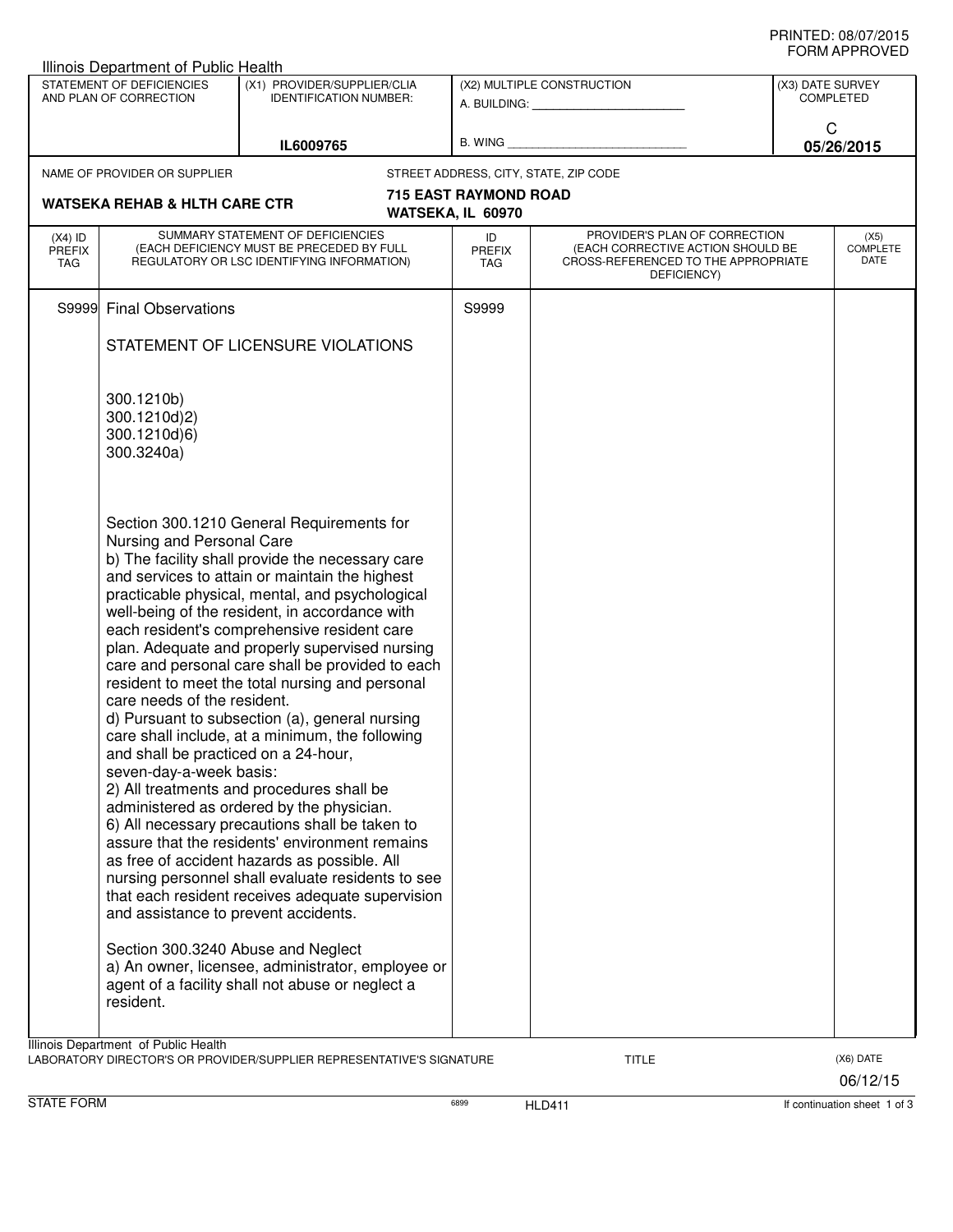| Illinois Department of Public Health                |                                                                                                                              |                                                                                                                                                                                                                                                                                                                                                                                                                                                                                                                                                                                                                                                                                                                                                                                                                                                                                                                                                                                                                                                                                                                                                    |                            |                                                                                                                          |                                      |                                 |  |
|-----------------------------------------------------|------------------------------------------------------------------------------------------------------------------------------|----------------------------------------------------------------------------------------------------------------------------------------------------------------------------------------------------------------------------------------------------------------------------------------------------------------------------------------------------------------------------------------------------------------------------------------------------------------------------------------------------------------------------------------------------------------------------------------------------------------------------------------------------------------------------------------------------------------------------------------------------------------------------------------------------------------------------------------------------------------------------------------------------------------------------------------------------------------------------------------------------------------------------------------------------------------------------------------------------------------------------------------------------|----------------------------|--------------------------------------------------------------------------------------------------------------------------|--------------------------------------|---------------------------------|--|
| STATEMENT OF DEFICIENCIES<br>AND PLAN OF CORRECTION |                                                                                                                              | (X1) PROVIDER/SUPPLIER/CLIA<br><b>IDENTIFICATION NUMBER:</b>                                                                                                                                                                                                                                                                                                                                                                                                                                                                                                                                                                                                                                                                                                                                                                                                                                                                                                                                                                                                                                                                                       |                            | (X2) MULTIPLE CONSTRUCTION                                                                                               | (X3) DATE SURVEY<br><b>COMPLETED</b> |                                 |  |
|                                                     |                                                                                                                              | IL6009765                                                                                                                                                                                                                                                                                                                                                                                                                                                                                                                                                                                                                                                                                                                                                                                                                                                                                                                                                                                                                                                                                                                                          |                            | B. WING <b>Example 2008</b>                                                                                              | C                                    | 05/26/2015                      |  |
|                                                     | NAME OF PROVIDER OR SUPPLIER                                                                                                 |                                                                                                                                                                                                                                                                                                                                                                                                                                                                                                                                                                                                                                                                                                                                                                                                                                                                                                                                                                                                                                                                                                                                                    |                            | STREET ADDRESS, CITY, STATE, ZIP CODE                                                                                    |                                      |                                 |  |
|                                                     | <b>715 EAST RAYMOND ROAD</b><br><b>WATSEKA REHAB &amp; HLTH CARE CTR</b><br>WATSEKA, IL 60970                                |                                                                                                                                                                                                                                                                                                                                                                                                                                                                                                                                                                                                                                                                                                                                                                                                                                                                                                                                                                                                                                                                                                                                                    |                            |                                                                                                                          |                                      |                                 |  |
| $(X4)$ ID<br><b>PREFIX</b><br>TAG                   | SUMMARY STATEMENT OF DEFICIENCIES<br>(EACH DEFICIENCY MUST BE PRECEDED BY FULL<br>REGULATORY OR LSC IDENTIFYING INFORMATION) |                                                                                                                                                                                                                                                                                                                                                                                                                                                                                                                                                                                                                                                                                                                                                                                                                                                                                                                                                                                                                                                                                                                                                    | ID<br><b>PREFIX</b><br>TAG | PROVIDER'S PLAN OF CORRECTION<br>(EACH CORRECTIVE ACTION SHOULD BE<br>CROSS-REFERENCED TO THE APPROPRIATE<br>DEFICIENCY) |                                      | (X5)<br><b>COMPLETE</b><br>DATE |  |
| S9999                                               | Continued From page 1                                                                                                        |                                                                                                                                                                                                                                                                                                                                                                                                                                                                                                                                                                                                                                                                                                                                                                                                                                                                                                                                                                                                                                                                                                                                                    | S9999                      |                                                                                                                          |                                      |                                 |  |
|                                                     |                                                                                                                              | These requirements are not met as evidenced by:                                                                                                                                                                                                                                                                                                                                                                                                                                                                                                                                                                                                                                                                                                                                                                                                                                                                                                                                                                                                                                                                                                    |                            |                                                                                                                          |                                      |                                 |  |
|                                                     | that required surgery.                                                                                                       | Based on interview and record review the facility<br>failed to apply an assistance device to prevent an<br>accident for R6 by failing to ensure a bed exit<br>alarm was in place as ordered for one of three<br>residents (R6) reviewed for falls in the sample of<br>seven. This failure resulted in R6 falling and<br>sustaining a dislocated shoulder and fractured hip                                                                                                                                                                                                                                                                                                                                                                                                                                                                                                                                                                                                                                                                                                                                                                         |                            |                                                                                                                          |                                      |                                 |  |
|                                                     | Findings include:                                                                                                            |                                                                                                                                                                                                                                                                                                                                                                                                                                                                                                                                                                                                                                                                                                                                                                                                                                                                                                                                                                                                                                                                                                                                                    |                            |                                                                                                                          |                                      |                                 |  |
|                                                     | for R6's dislocated shoulder.                                                                                                | The Minimum Data Set dated 3/6/15 documents<br>that R6 is severely cognitively impaired and<br>requires extensive assistance with transfers and<br>activities of daily living. The Physician's Order<br>Sheet dated 5/1/15 documents an order for R6 to<br>have a bed alarm for a safety device. E6's<br>(Licensed Practical Nurse) Nurses Note dated<br>5/1/15 documents "This nurse summoned to<br>resident room, resident observed on floor next to<br>wheel chairresident unable to state what<br>happenedno signs or symptoms of pain." The<br>left shoulder X-Ray report dated 5/3/15<br>documents "(R6) anterior shoulder dislocation".<br>The right hip X-ray dated 5/4/15 documents "(R6)<br>acute complete mildly angulated and displaced<br>subcapital hip fracture." The Final Five Day<br>Report dated 5/8/15 documents "(R6) obtained a<br>dislocated shoulder and hip fracture from her fall<br>on 5/1/15." The Hospital Discharge Summary<br>documents that R6 was admitted to the hospital<br>on 5/4/15 and a right hip hemiarthroplasty<br>(surgery) was performed. The Discharge<br>Summary documents no treatment was required |                            |                                                                                                                          |                                      |                                 |  |

assets of the HLD411 in the state of the state of the HLD411 in the state of the state of the state of the state of the state of the state of the state of the state of the state of the state of the state of the state of th